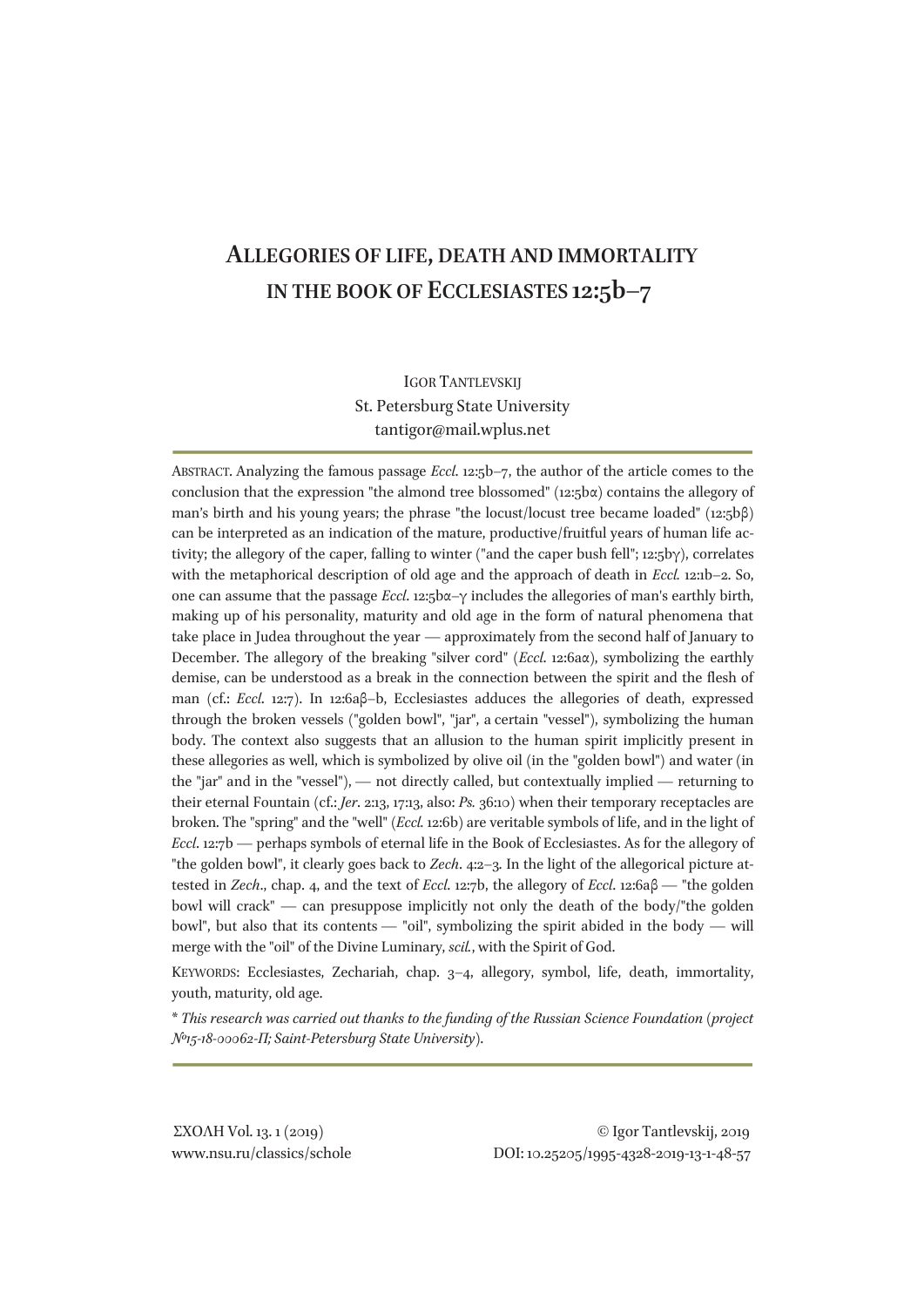I

The author of the Book of Ecclesiastes<sup>1</sup>, contrasting in its final part the joy of young years with the sad years of old age and portraying the bitterness of the latter in a series of depressing metaphors (*Eccl*. 11:7–12:5а), completes his work with some allegories (*Eccl*. 12:5b–7), revealing of the meaning and logic of which causes great difficulties, as well as the textual interpretation of this passage itself.<sup>2</sup> In our translation the text of *Eccl*. 12:5b–7 runs as follows:

5b. The almond tree blossomed<sup>3</sup>; the locust (tree? $^4 - I$ . T.) became loaded; and the caper bush fell (*scil.*, lost its foliage.  $-I. T$ .)<sup>5</sup> then man<sup>6</sup> goes to his eternal home. And (hired) mourners will go about the street-bazaar 6. until the silver cord breaks; and the golden bowl will crack, the jar will be broken at/over the spring, and the vessel will split at/over<sup>7</sup> the well. 7. And dust will return to the earth as it was, and the spirit will return to God who gave it.

It seems expedient to begin our analysis of the text with consideration of the allegories of "the almond tree", "the locust", and "the caper". In Judea, the almond tree (*šāqēḏ*, lat. *Prunus amygdalus*) 8 begins to bloom from the second half of Jan-

-

<sup>&</sup>lt;sup>1</sup> The dating of the book creation varies in the interval from the last quarter of the 6th to the 3rd cent. BCE. See, *e. g.*: Seow 1997, 21–38; Tantlevskij 2014, 139–141; Idem 2017, 133, 140–143; Idem 2018, 77f., n. 15; Duncan 2017, XXf. The oldest extant fragments of the Book of Ecclesiastes manuscript originating from the 4th Qumran cave, *4Q Qoh<sup>a</sup>* , are paleographically dated to *ca*. 175–150 BCE (see, *e. g.*: Seow *Op. cit.*, 6; Abegg, Flint, Ulrich (eds.) 1999, 619). Among the numerous contemporary works devoted to the Book of Ecclesiastes, let us note, *e. g.*: Seow *Op. cit.*; Bartholomew 2009; Brown 2011; Enns 2011; Eswine 2014; Atkinson 2015; Duncan *Op. cit*.

<sup>&</sup>lt;sup>2</sup> Variants of ancient and modern interpretations of this passage in the main languages of the world can be found in: BW 2015.

<sup>3</sup> Masoretic vocalization *wĕyānē'ṣ* in accordance with *Qere*: *wĕyānēṣ*, assuming *nṣṣ*, "to blossom"; this reading is supported by the Septuagint, Syro-Hexaplar version, Peshitta, and Vulgate.

<sup>4</sup> On this interpretation see below.

<sup>5</sup> On this interpretation of the root *prr* in *Hiphʽil* cf., *e. g.*: Seow, 363. See further: n. 23.

<sup>6</sup> The term *hā-'āḏām* can be interpreted in this passage as "the human", "humanity", as well. Cf.: *Eccl.* 1:4a.

<sup>7</sup> On this interpretation see: n. 26.

<sup>8</sup> See, *e. g.*: Moldenke 1952, 35; Zohary 1982, 66.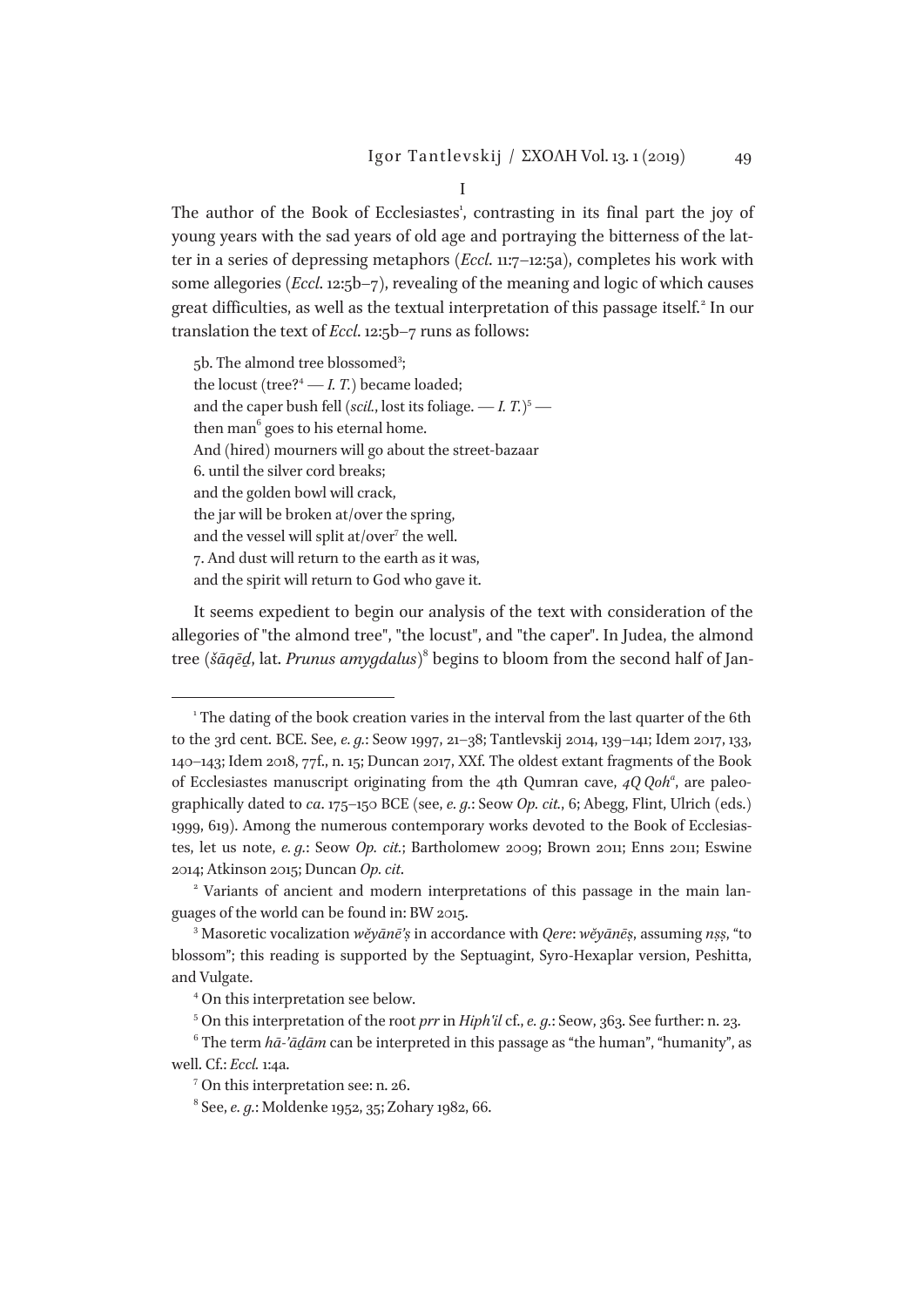uary (often before the appearance of leaflets on the tree), the *first* of the fruit trees of the country — as a harbinger of the revival, "awakening" of spring (NB: the verb *šāqaḏ* having the same consonant composition, as the word *šāqēḏ*, means "to stay awake", "keep watch/vigil"<sup>9</sup> ). This circumstance a priori makes unlikely a popular opinion that the image of blooming almonds in *Eccl*. 12:5bα could be used as a "vegetable" allegory of old age. In the light of this, as well as because almond blossoms are not only white, but also white and pink, and light pink, they could hardly be considered as a universal image of gray hair, as some researchers believe.<sup>10</sup>

Almond blossoms only until the middle of March. Its fruits (used in antiquity for food, for making oils, in the production of cosmetics, perfumes, in medicine, in embalming, etc.)<sup>11</sup> mature for a long time, until September. (Cf., *e. g.*, The Proverbs of Ahikar 2:7 (Syr. A): "My son, be not in a hurry, like the almond-tree whose blossom is the first to appear, but whose fruit is the last to be eaten..."<sup>12</sup>) Therefore, even if one admits the unlikely interpretation "the almond tree blossoms (will) *fall*" <sup>13</sup>, etc., this can't at all be an allegory of the *proximity* of a person's demise rather, as an indication of an important stage in the process of his maturation on the way to manhood.

Blossoms of the almond tree have the shape of a cup  $(g\bar{a}b\hat{i}^a; Ex. 25:33-34$ , 37:19–20). In view of the fact that in the next verse of the Book of Ecclesiastes (12:6a $\beta$ -b) a person (more precisely, his flesh<sup>14</sup>) three times correlates with different vessels, and also taking into account the above mentioned botanical features of the almond tree, it can be assumed that the phrase "the almond tree blossomed" contains the allegory of man's birth<sup>15</sup> — "awakening" to life — and his young, joyous, bright years.

As for the locust (*ḥāḡāḇ*), it is a migratory phase of the grasshopper (*Schistocerca gregaria*), which is regularly found throughout the Near East.<sup>16</sup> Reproduction of locusts (most individuals have a length of 2–4 cm) usually occurs in May–June. When

<sup>9</sup> Cf. the play of words *šāqēḏ* and *šōqēḏ*, "vigilant", in *Jer*. 1:11–12.

<sup>10</sup> See, *e. g.*: Seow 1997, 379.

<sup>11</sup> See, *e. g.*: *Gen.* 43:11.

 $12$  Cf. *Num.* 17:23[8]: "...Moses entered into the Tabernacle of Testimony, and behold, Aaron's rod waxed bloomed <...>: buds came out, flowers blossomed, and the fruits of almond (*šĕqēḏîm*) ripened".

<sup>&</sup>lt;sup>13</sup> See, *e. g.*: Diakonoff 1973, 652. Cf., on the other hand: Seow 1997, 347, 361f.

<sup>&</sup>lt;sup>14</sup> See further below.

<sup>15</sup> On the origination of man cf.: *Eccl.* 11:5a.

<sup>&</sup>lt;sup>16</sup> Uvarov 1966–1977.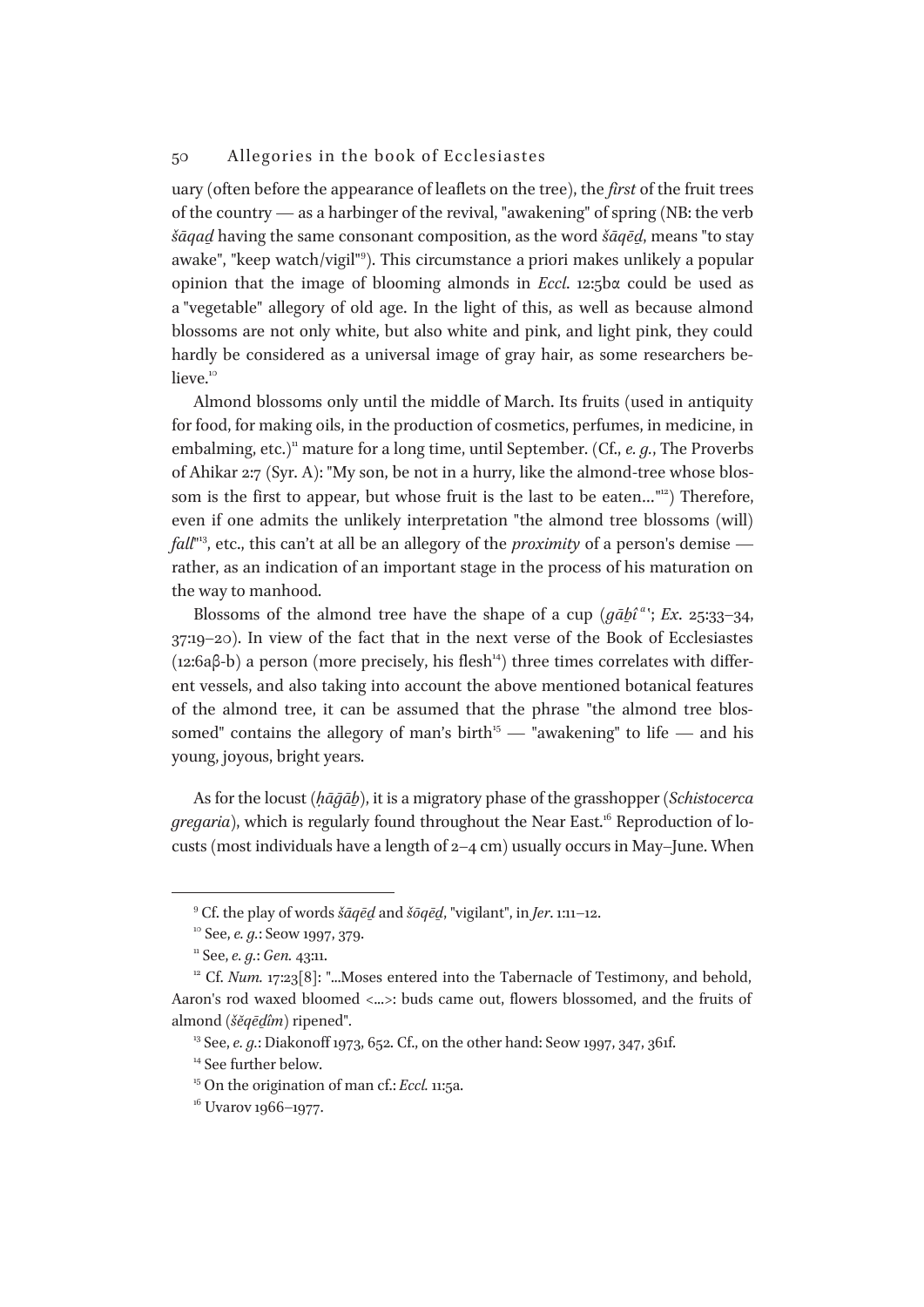mating, the male suspends the spermatophore (consisting of a main part, a "vial" containing spermatozoa, and an additional — designated as spermatophilax, which is in fact an adhesive nutrient) to the end of the female abdomen. The spermatophore suspended to the abdomen of a female — with the spermatophilax *weighting* it — makes it difficult for the female to move and prevents repeated mating. Egg laying usually occurs in the second half of the summer.

The verb *yistabbēl* used in *Eccl.* 12:5bβ (the *Hithpaʽel* form occurs nowhere else in the Hebrew Bible) is derived from the root *sbl*, "to carry (a load, burden)", "to be laden", attested elsewhere in the Bible in *Qal* and *Puʽal* and in the latter form meaning most probably "to be pregnant" (*Ps.* 144:14)*.* Thus, the interpretation "the locust became loaded" quite agrees with the locust propagation peculiarities described above.

In general, this phrase can be interpreted as an indication of the mature, *productive* years of human life.

On the other hand, however, as C. L. Seow reasonably points out<sup>17</sup>, "mentioned between almond and caper, it seems most likely that *ḥāḡāḇ* 'locust', properly 'grasshopper', refers not to the insect but to some kind of plant. The word 'locust' in English refers to a wide variety of plants throughout the world, most of which have pods that apparently remind one of the insect (in its form; cf. below. — *I. T.*).<sup>18</sup> In the Levant, too, this association between the insect and certain types of trees seems to have been made. Indeed, the Greek word *ἀkris* 'locust', used normally of the insect, may have referred to pods of the carob tree, as well. It has long been argued that the 'locusts' eaten by John the Baptist (*Matt*. 3:4; cf. also: *Lk*. 15:16. — *I. T.*) may, in fact, have been such 'locust' pods. There is ample evidence, however, that the insect was consumed by people in the Levant in ancient times, as many bedouin do even today. So, the locusts consumed by John the Baptist may have been the insect, after all. Nevertheless, it is significant that many interpreters in antiquity assumed the "locusts" to be legumes. This is an interpretation of *ἀkris* 'locust' found in the apocryphal Gospel to the Ebionites and followed by Athanasius, Chrysostom, and others<sup>19</sup>. It appears that even in Levantine antiquity, 'locust' was recognized as a term used for a kind of plant. It makes sense to think that *ḥāḡāḇ* refers to a plant, perhaps the carob tree (*ḥārûḇ*), whose pods remind one of locusts".

Let us also mention that *ḥāḡāḇ*, "locust", in the passage under consideration has traditionally been taken figuratively, in particular as referring to penis. In

<sup>&</sup>lt;sup>17</sup> Seow 1997, 362.

 $18$  OEL 1989, VIII, 1093f.

 $19$  See the citations in: Lampe 1961, 65.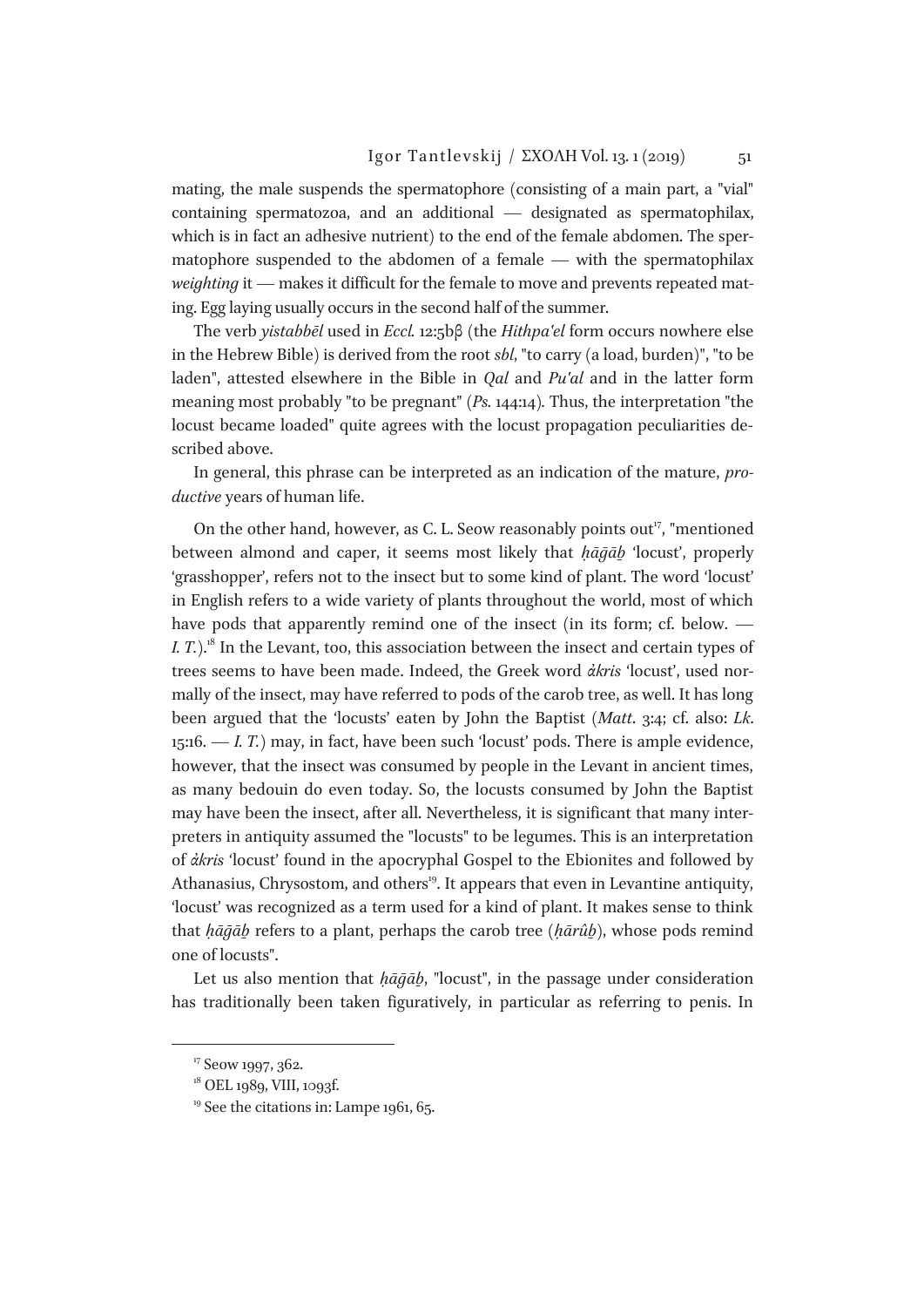*b. Šabb.* 152a it is said that *ḥāḡāḇ* refers to one's *ʽgbwt*, a reference to the male sexual organ (cf.: *šîr ʽăḡāḇîm*, "love-song", in *Ezek*. 33:32; *ʽăḡāḇāṯāh*, "her lust", in *Ezek*. 23:11; the verb *ʽgb* meaning "to have (sexual) desire"). And this is an interpretation at the allegorical level accepted by Rashi and Ibn Ezra.<sup>20</sup> It seems that this allegory could have arisen because of the smell of the carob tree blossoms (for specific pungent odor comes from them, reminiscent of the smell of human sperm) and especially of the shape of its fruits: the legums of the evergreen tree *Ceratonia siliqua* <sup>21</sup>, commonly known as the carob tree or simply locust tree — having a length of about 10–20 cm and a width up to  $3-4$  cm — in size, shape and even texture often resemble the male genital organ in a state of erection.

The carob tree fruits begin to ripen since May, and they are harvested until the rainy season (in Israel, more intense precipitation begins to fall from the end of October). Fresh fruits have a sharp astringent taste and are therefore not suitable for eating; they are collected immature and laid out on the ground where they ripen. The pulp contains up to 48–56% of sugar. Various mammals (goats, sheep, cows, etc.) are feeding on the legumes of the carob tree.<sup>22</sup> Parasites do not live on this tree, as a result of which many peoples considered it sacred. The carob tree is likened to the Tree of Knowledge of Good and Evil in Gan Eden in *1 Enoch* 32:4.

Thus, the phrase "the locust (tree) became loaded" could also be interpreted as an indication of a mature, *fruitful* period of human life activity.

The last "vegetable" allegory —"and the caper bush fell"  $(12:5b\gamma)$  — probably implies that it lost its foliage.<sup>23</sup> The caper bush (*Capparis spinosa*)<sup>24</sup> blooms con-

In late Roman times, the pure gold coin known as the *solidus* weighed 24 carat seeds, and, as a result, the carat also designates a measure of purity for gold: 24-carat gold means pure gold, etc.

 $20$  Levy 1912, 135; Seow 1997, 362, 379.

<sup>21</sup> See, *e. g.*: Battle, Tous 1997. The designation *Ceratonia siliqua* derives from the Greek *kerátiοn*, "fruit of the carob" (from *kéras*, "horn"), and Latin *siliqua*, "pod". The unit "carat", used for weighing precious metal and stones, also comes from *kerátiοn*, as alluding to an ancient practice of weighing gold and gemstones against the seeds of the carob tree, having approximately the same weight of about 0.2 grams.

<sup>22</sup> Cf., *e. g.*: *Lk.* 15:16.

<sup>23</sup> The verb form *tāpēr*, as pointed in *Codex Leningradensis*, appears to be the *Hiphʽil* of *prr* "to break, frustrate, make ineffectual, bring to naught", or the like. The Septuagint, Symmachus, Syro-Hexaplar and Coptic versions take the verb to indicate that the fruit is scattered or dispersed, *i. e.* the caper bush fruits have split open and their seeds are scattered.

On the other hand, C. L. Seow suggests that "perhaps we should take the root *prr* to mean 'to fall off, drop off'. One may compare Ugaritic *prr* 'to break, break from' (*KTU* 1.15.III.30; 1.19.III.14, 28), which is related to Arabic *farra*, a verb that in the causative stem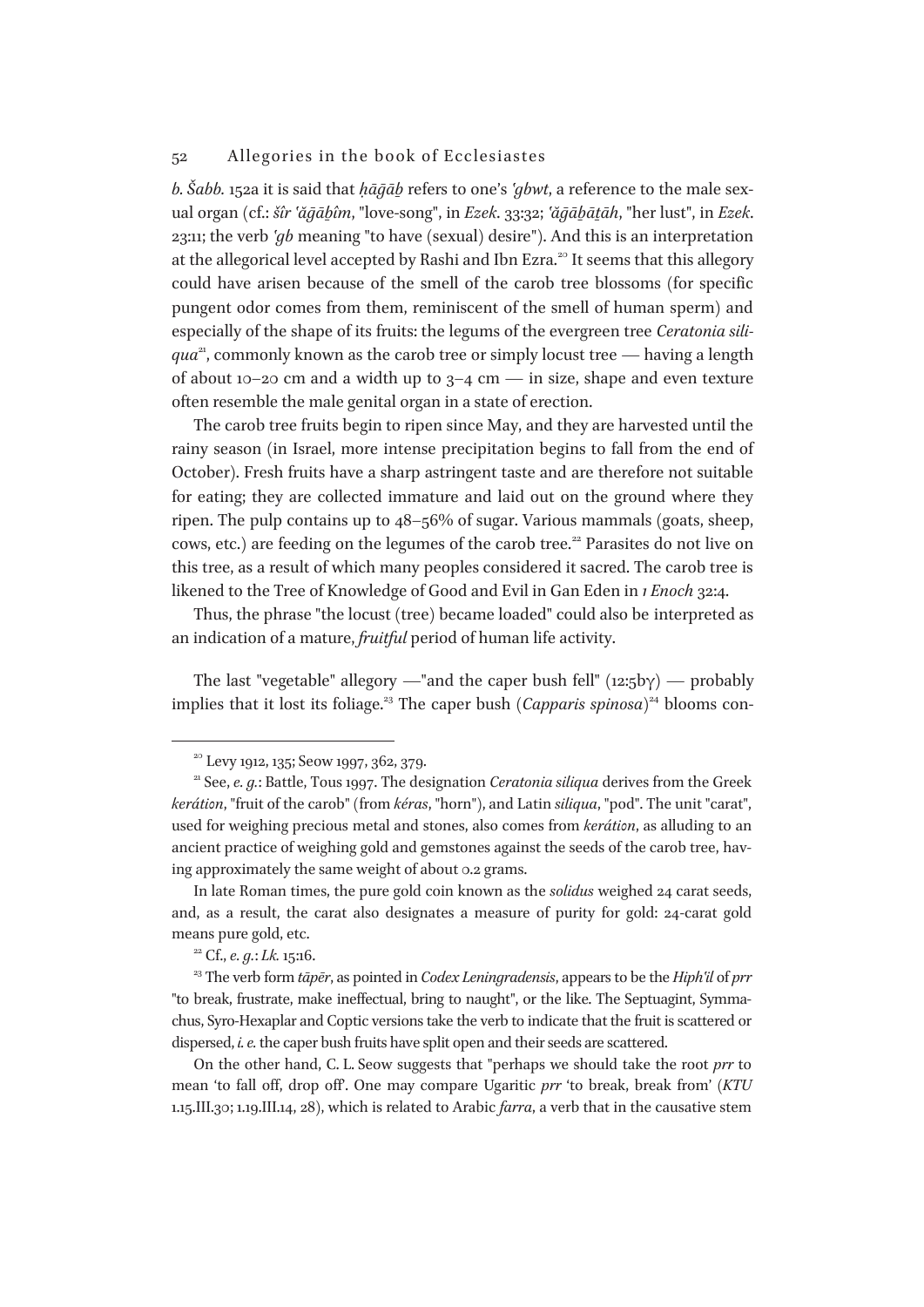tinuously from April–May to October, the fruit ripening is stretched from June to October. Throughout this period, it is possible to collect blossom buds (shaped like berries and used as appetite stimulants, also considered as aphrodisiacs) or fruits, as them mature. Roots are collected in late autumn. The leaves of the caper bush fall in December, when the season of *intense* rains begins. So, the allegory of the caper, falling to winter, clearly correlates with the metaphorical description of old age and the approach of death in *Eccl.* 12:1b–2:

<…> the bad days come and the years approach when you will say, "I find no pleasure in them"; the sun darkens (for you), (even) the light, and the moon and the stars, and the clouds return after the rain <…>.

So, one can assume that the passage *Eccl*. 12:5bα–γ includes the allegories of man's earthly birth, making up of his personality, maturity and old age in the form of natural phenomena that take place throughout the year — approximately from the second half of January to December.

II

…Then man goes to his eternal home. And (hired) mourners will go about the street-bazaar until the silver cord breaks (12:5с–6аα).

In the light of the aforesaid, the allegory of the breaking "silver cord" (*Eccl*. 12:6aα), symbolizing the earthly demise, can be understood as a break in the connection between the spirit and the flesh of man (cf.: *Eccl*. 12:7). Further, Ecclesiastes adduces the allegories of death, expressed through the broken vessels, symbolizing the human body:

And the golden bowl will crack, the jar will be broken at/over the spring, and the vessel<sup>25</sup> will split at/over<sup>26</sup> the well (12:6a $\beta$ –b).

may mean 'to fall off, to shed'. If this interpretation is correct, the Hiph'il of the root in Hebrew may also mean 'to shed, to cause to fall off'. The point, then, is that the caper bush is defoliated…" (Seow 1997, 363).

<sup>24</sup> See, *e. g.*: Danin 2010, 179–185.

 $\overline{a}$ 

<sup>25</sup> The noun *glgl* here seems to refer not to a waterwheel (a pulley), but to a vessel of some sort. This is suggested already by the parallelism of *glgl* in *Eccl.* 12:6bα with *kad*,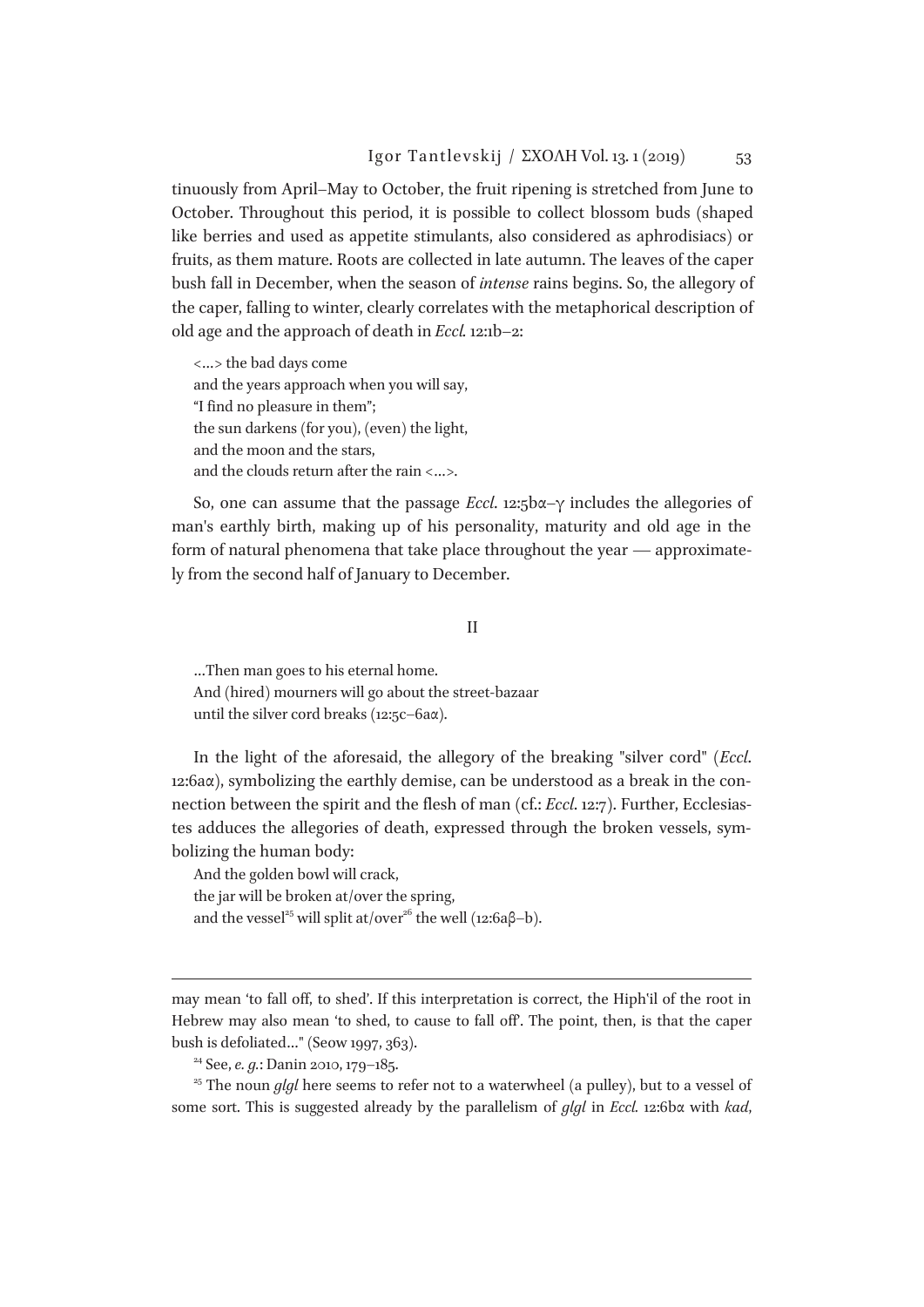But the context suggests that an allusion to the *human spirit* implicitly present in these allegories as well, which is symbolized by olive oil and water — not directly called, but contextually implied — returning to their source when their temporary receptacles are broken. Thus, in the second and third allegorical images, there are references to the spring and the well, *scil.*, veritable symbols of life, and in the light of *Eccl*. 12:7b — "and the spirit will return to God who gave it" perhaps symbols of eternal life in the Book of Ecclesiastes.<sup>27</sup> In *Jer*. 2:13 and 17:13, the Lord Himself is referred to as the "Fountain  $(m\breve{e}q\hat{o}r)$  of living water"<sup>28</sup> (cf. also the image of a "well of living water" in *Gen*. 26:19). Thus, the ceramic vessel, which symbolizes the body, "returns to the earth as it was" (*Eccl*. 12:7a), and its contents — the "living water", implying the spirit of man — to its Fountain.

As for the allegory of "the golden bowl", it clearly goes back to *Zech*. 4:2–3:

There is a lampstand (*mĕnôrāh*) entirely of gold with its bowl at the top of it; it holds seven lamps <...>. By it are two olive trees, one to the right of the bowl and the other to the left.

The term *gullāh*, "bowl", refers here to the receptacle of olive oil for the lamps. (NB: this noun is attested in the Hebrew Bible only in *Zech*. 4:2–3 and in *Eccl*. 12:6aβ.) In *Zech*. 4:10b, these seven lamps are designated as "the eyes of the LORD". Since, according to *Zech*. 4:14, "these (two olive trees.  $- I. T.$ ) are the two anointed ones in attendance on the LORD of the whole world", one may conclude that in *Zech*., chap. 4, the *měnôrāh* symbolizes God.<sup>29</sup> Olive oil giving light, judging by

<sup>&</sup>quot;jar" (see, *e. g.*: Dahood 1952, 213f.; Seow 1997, 367). The noun *glgl* should probably be vocalized as *\*golgōl* (from earlier *\*gulgul*), a noun related to *gullâ* "basin", "bowl", and *gulgōlet*, "skull". As was pointed out by Seow (*ibid.*), "it refers, perhaps, to a globular vessel. In Akkadian, *gulgullu* and *gulgullatu*, usually meaning 'skull', are also names of cooking pots, and *gullu* and *gullatu* also refer to various vessels (see *CAD* V, 128–129). Dahood calls attention to the word *glgl* inscribed in Punic on a vase (*RES* 907). Cf. also Ugaritic *gl*, which refers to a drinking vessel (*KTU* 1.14.II.18–19, IV.1–2; cf. Akkadian *gullu*)".

<sup>26</sup> In parallelism with *ʽal-hammabbû<sup>a</sup> ʽ*, "at/over the spring", here one would expect the spelling *ʽal-habbôr*, "at/over the well" (cf.: *ʽal-habbôr* in *Isa.* 24:22; but, on the other hand, cf.: *'el-habbôr*, lit. "into the pit" in *Gen*. 37:22); see further, *e. g.*: Seow 1997, 367. NB: the spelling *ʽal* is attested in the next verse (*Eccl.* 12:7a) in *Codex Leningradensis* instead of the preposition *'el* which is natural here; the latter spelling is confirmed by many Jewish manuscripts and the Peshitta.

<sup>27</sup> Cf. also *Eccl*. 3:17cβ: "…and (judgment) over every act – there", *i. e.*, in the other world.

<sup>&</sup>lt;sup>28</sup> Cf. also *Ps*. 36:10: "For with You is the fountain of life, in Your light we shall see light".

<sup>29</sup> Cf., *e. g.*: Seow 1997, 10.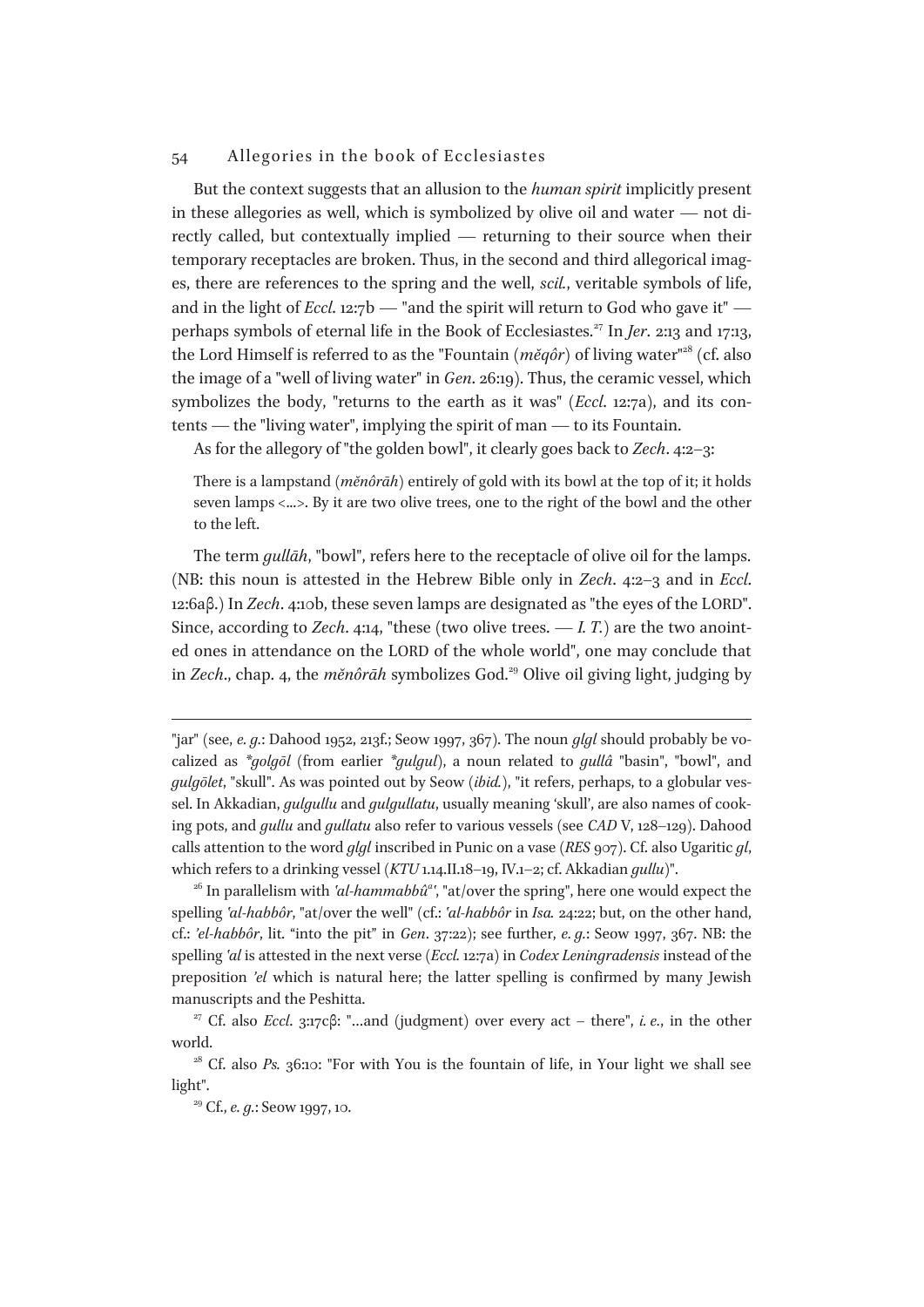*Zech*. 4:4–6 and 10b, may symbolize here the Spirit (*rû<sup>a</sup> ḥ*) of God (cf.: *Zech*. 4:6c), so that the priestly and lay Judean leaders turn out to be the anointed (*Zech.* 4:14) of the Spirit<sup>30</sup>, present, according to *Zech*., chap. 3–4, in the heavenly court.

In the light of the allegorical picture attested in *Zech*., chap. 4, and the text of *Eccl*. 12:7b ("and the spirit will return to God who gave it"), the allegory of *Eccl*. 12:6aβ — "the golden bowl will crack" — can presuppose implicitly not only the death of the body/"the golden bowl", but also that its contents — "oil", symbolizing the spirit abided in the body — will merge with the "oil" of the Divine Luminary, *scil.*, with the Spirit of God.

So, it turns out that in all three allegories the solid irrevocably broken walls of the vessels symbolize the human body, and the supposed moving contents of them — the fountains of life (water) and light (oil) — the human immortal spirit, returning to its Creator.

It can be assumed that in *Eccl*. 12:5cα–β and 12:7a–b a chiastic parallelism is present: the phrase "then man goes to his eternal home<sup>31</sup>" correlates with the statement "and the spirit will return to God who gave it", and the words "(hired) mourners will go about the street-bazaar" — with the statement "and dust will return to the earth as it was".

The assumption that the phrase "and the spirit will return to God who gave it" is not simply an euphemistic, circumlocutional expression equivalent to "breathe one's last", meaning the transition, in fact, to nonexistence, — as some scholars believe<sup>32</sup> — is confirmed by the text of *Eccl*. 3:21:

Who knows if the human spirit (*rû<sup>a</sup> ḥ*) ascends upward or if the animal spirit goes downward to the earth?<sup>33</sup>

This passage shows that the idea of the ascent of the spirit "upwards", *i. e.*, "to God," is fundamentally different from the widely spread view of the descent of the spirits of dead people<sup>34</sup> and (NB!) animals into the underground realm of shadows.<sup>35</sup>

In conclusion, let us note one nuance. In the text *Eccl*. 11:8bβ the author writes:

Everything that appears ("arises". — *I. T.*) $^{36}$  is transient $^{37}$ . $^{38}$ 

<sup>30</sup> Cf., *e. g.*: *Isa*. 61:1–2.

 $31$  In everyday speech the phrase "eternal home" usually means a tomb or a grave, but in the context of *Eccl*. 12: 5b–7 this notion takes on special transcendent connotations.

<sup>32</sup> Cf., *e. g.*: Seow 1997, 367f., 382.

<sup>33</sup> Cf.: *Eccl.* 8:7.

<sup>34</sup> See, *e. g.*: *Эккл.* 3:19–20, 21b, 6:4–6, 9:10b.

<sup>35</sup> See further: Tantlevskij 2018, 76–83; cf.: Idem 2017, 133f.

<sup>36</sup> *Scil.* "under the sun"; lit: "all that comes". Cf.: *Eccl*. 8:8; *Job* 7:7, 16.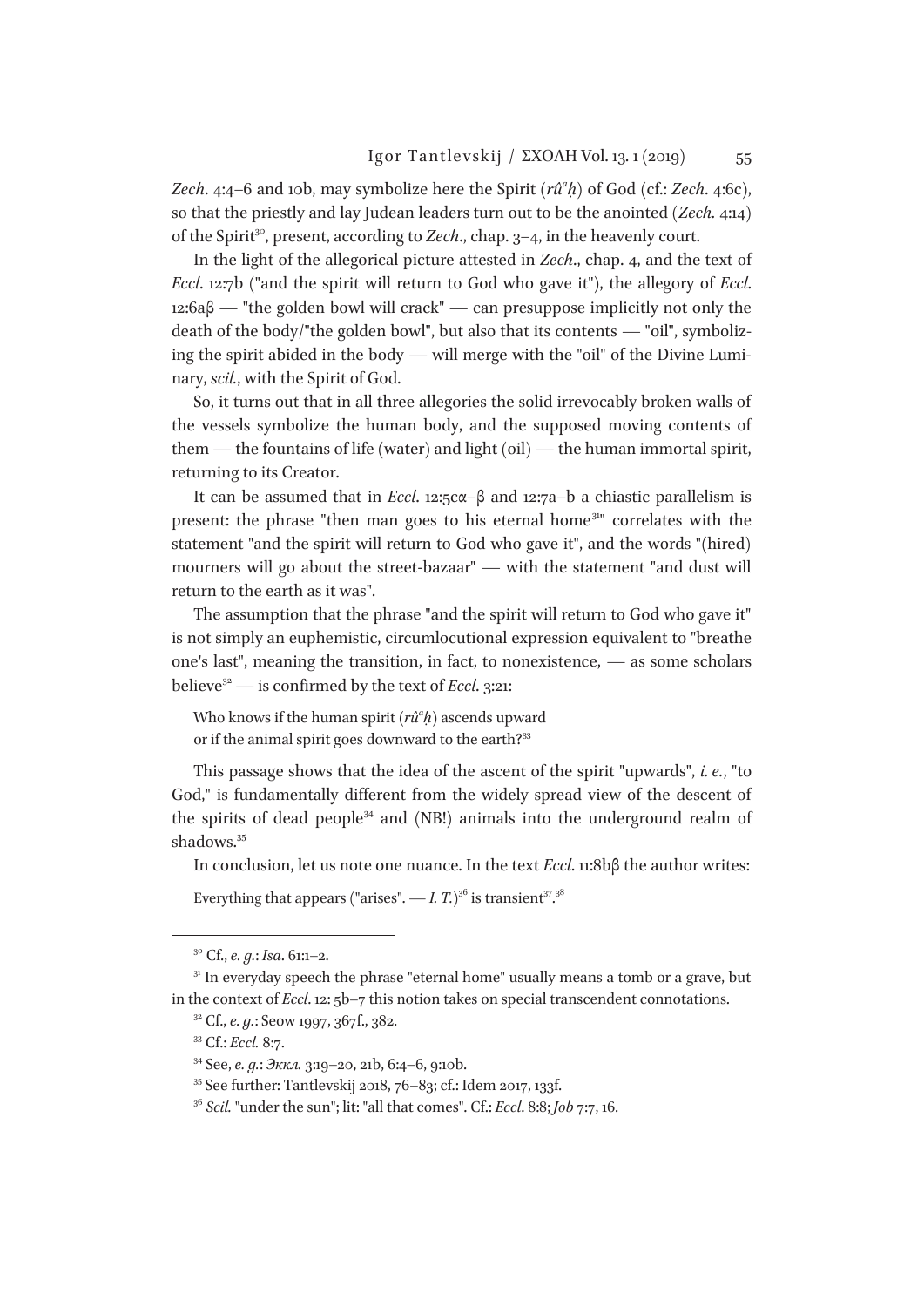That is, everything that has a beginning, that was created by God, sooner or later dies, disappears. But, according to the Biblical tradition, God puts *His* Spirit in man<sup>39</sup>, and therefore the spirit of man is a particle of the *eternal* Spirit of God — *beginningless* and *infinite*; thereby the human spirit itself is eternal. Returning to its Source, the spirit of man arrives at its "Eternal Home".

#### **REREFENCES**

- Abegg M., Jr., Flint P., Ulrich E., eds. (1999) *The Dead Sea Scrolls Bible: The Oldest Known Bible Translated for the First Time into English*. New York, NY: HarperCollins Publishers.
- Atkinson, T. (2015) *Singing at the Winepress: Ecclesiastes and the Ethics of Work*. London; New York, NY: Bloomsbury, T&T Clark.
- Bartholomew, C. (2009) *Ecclesiastes.* Ada, MI: Baker Academic Press.
- Battle I., Tous J. (1997) *Carob tree*. Rome: International Plant Genetic Resources Institute.
- Brown, W.P. (2011) *Ecclesiastes: Interpretation.* A Bible Commentary for Teaching and Preaching. Louisville, KY: Westminster John Knox Press.
- BW 2015 *BibleWorks 10*. Software for Biblical Exegesis and Research. Norfolk, VA.
- CAD *The Assyrian Dictionary of the Oriental Institute of the University of Chicago.* Vol. V. Chicago: The Oriental Institute of the University of Chicago, 1956.
- Dahood, M. (1952) "Canaanite-Phoenician Influence in Qoheleth", Biblica 33, 30–52, 191–  $221.$
- Danin, A. (2010) "Capparis in the East Mediterranean countries", *Flora Mediterranea*. Vol. 20. Palermo: Luxograph, 179–185.
- Diakonoff, I.M. (1973) "The Book of Ecclesiastes", *Poetry and Prose of the Ancient East*. Moscow: "Khudozestvennaya Literatura" Publishing House, 638–652, 724–727 (in Russian).
- Duncan, J.A. (2017) *Ecclesiastes.* Nashville, TN: Abingdon Press.
- Enns, P. (2011) *Ecclesiastes*. Grand Rapids, MI: Eerdmans.
- Eswine, Z. (2014) *Recovering Eden. The Gospel According to Ecclesiastes*, Phillipsburg, NJ: R&P Publishing.
- KTU Dietrich, M., Loretz O., Sanmartín J., eds. (1995) *The Cuneiform Alphabetic Texts from Ugarit*, *Ras Ibn Hani and Other Places*. 2nd, enlarged ed. Münster: Ugarit-Verlag.
- Lampe, G.W.H. (1961) *A Patristic Greek Lexicon*. Oxford: Clarendon Press.

Levy, L. (1912) *Das Buch Qoheleth*. Leipzig: Hinrich's.

Moldenke, H.N. and A.L. (1952) *Plants of the Bible.* New York, NY: Ronald Press.

<sup>37</sup> Lit. "vapor".

<sup>&</sup>lt;sup>38</sup> Cf. the statement of Xenophanes of Colophon as it is conveyed by Diogenes Laertius (Lives, Teachings, and Sayings of Famous Philosophers, IX, 19):

Everything that arises is subject to destruction.

<sup>39</sup> See, *e. g.*: *Gen.* 2:7, 6:3; *Job* 27:3, 32:8, 33:4. Cf. also, *e. g.*: *Gen.* 1:26–27; 5:1; 9:6.